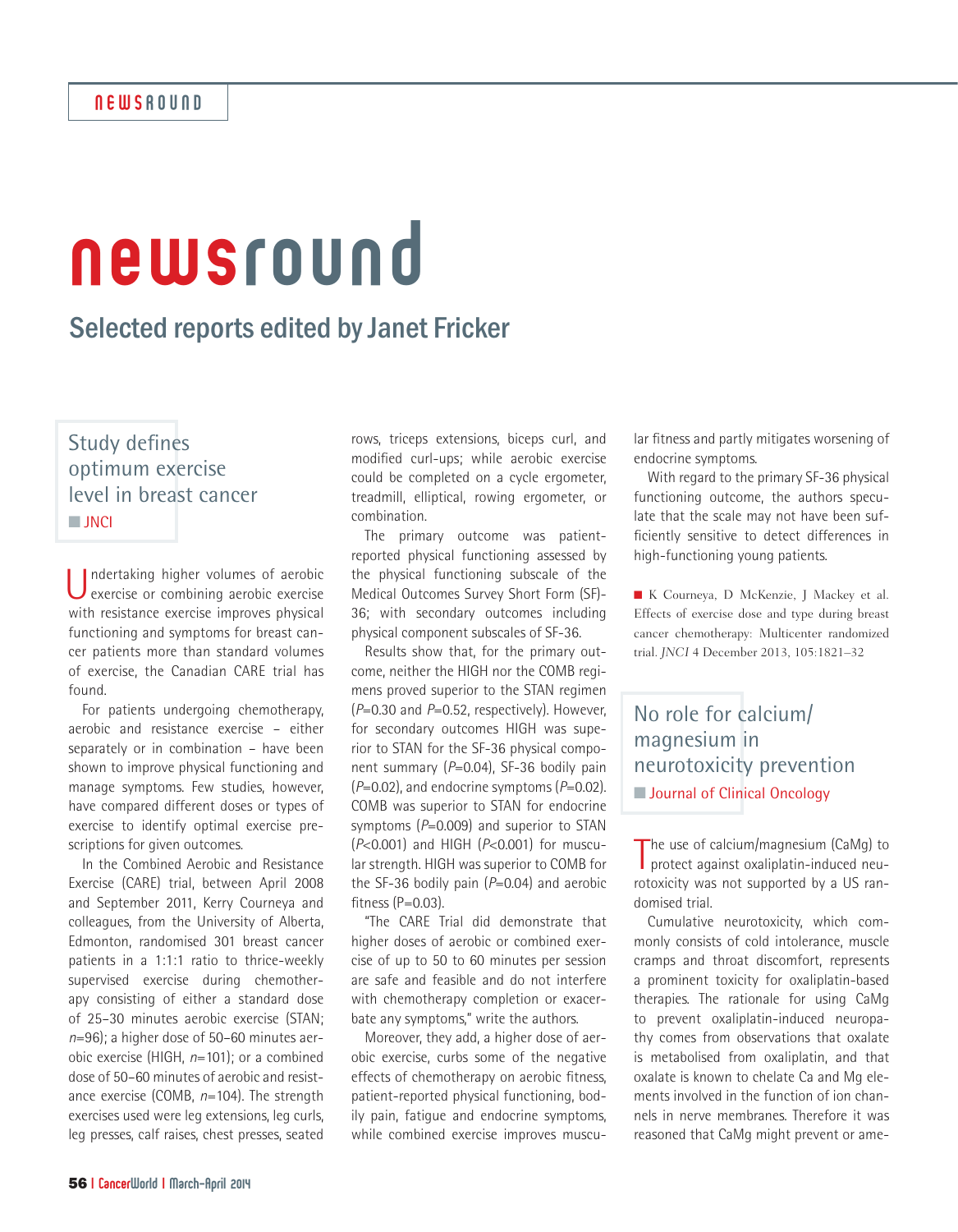#### **NEWSROUND**

liorate oxaliplatin-induced neurotoxicity.

Two studies – CONcePT and N04C7 – recently investigated CaMg in the setting of neurotoxicity, but were both stopped early after the CONcePT trial showed patients receiving CaMg had significantly lower response rates than those receiving placebo. Results from the CONcePT study suggest that CaMg does not decrease either acute or chronic oxaliplatin-associated neuropathy; while the results of N04C7 suggest that CaMg decreases the cumulative sensory neurotoxicity seen in the first 100 days of therapy. Additionally, three small published observational studies of the utility of CaMg as a potential neuro-protectant for oxaliplatin proved negative.

Given the early discontinuation of two of the clinical trials, and their divergent results, Charles Loprinzi and colleagues, from the Mayo Clinic, Rochester, Minnesota, set out to undertake a new study to determine the value of CaMg in preventing oxaliplatininduced neuropathy.

For the study, which took place between June 2010 and June 2012, 353 patients with colon cancer undergoing adjuvant therapy with FOLFOX (fluorouracil, leucovorin, and oxaliplatin) were randomly assigned to intravenous CaMg before and after oxaliplatin (*n*=118), a placebo before and after (*n*=119), or CaMg before and placebo after (*n*=116).

Results using the EORTC Quality of Life Questionnaire-Chemotherapy-Induced Peripheral Neuropathy 20 tool for patientreported acute neuropathy data show there were no statistically significant neuropathy differences among the three study arms regarding acute sensitivities to touching cold items (*P*=0.7978); discomfort swallowing cold liquids (P=0.4274), throat discomfort (*P*=0.0366) and muscle cramps (*P*=0.5501). Furthermore, no differences were found for clinician-determined measurement of the time to grade 2 neuropathy using the NCI Common Terminology Criteria for Adverse Events scale or an oxaliplatinspecific neuropathy scale.

"Given the more definitive results of this trial and the lack of observed benefit in the CONcePT trial and the other three small, randomized, placebo-controlled trials, the bulk of available data do not support the continued use of intravenous CaMg to prevent oxaliplatin-induced neuropathy," write the authors, who add that results from the current trial may change recommendations for future patients, resulting in savings in both time and expense.

Since CaMg does not appear to provide the solution for oxaliplatin-induced neuropathy, studies are now needed, they suggest, to define patients' risks for developing neuropathy on the basis of genetic factors and to explore the potential for other agents to prevent toxicity.

n C Loprinzi, R Qin, S Dakhil et al. Phase III randomized, placebo-controlled, double-blind study of intravenous calcium and magnesium to prevent oxaliplatin-induced sensory neurotoxicity. *JCO* published online 2 December 2013, doi: 10.1200/JCO.2013.52.0536

#### Age represents no barrier for pelvic exenteration **n** Gynecologic Oncology

No concerns regarding duration of sur-gery, blood loss, length of hospital stays or complications rates were revealed for older women undergoing pelvic exenteration procedures, a retrospective US study has found.

Pelvic exenteration is a salvage procedure performed for centrally recurrent gynaecologic cancers that involves, to a greater or lesser degree, en bloc resection of pelvic structures, including the uterus, cervix, vagina, bladder and rectum. Advanced age has been considered a relative contraindication, due to the complexity and significant co-morbidities. Published data, however, suggests that carefully selected elderly patients with gynaecologic cancers can receive treatment without significant morbidity or mortality.

With limited studies exploring the influence of age in patients undergoing exenterative surgery, Pamela Soliman and colleagues, from the MD Anderson Cancer Center, Houston, Texas, set out to determine whether age at the time of the procedure has an independent impact on surgical complications or overall survival.

For the study, all women who underwent pelvic exenteration for any gynaecological indication at the centre between 1993 and 2010 were identified, and stratified into three age groups: young (≤50 years); middle (51 to 64 years) and senior (≥65 years). Altogether 161 patients were included in the analysis – 58 young, 62 in the middle age group and 41 in the senior group.

Results show that operative times were significantly shorter for women in the senior group (8.5 hours) compared with 9.5 hours for women in the middle group and 10.1 hours for women in the young group (*P*=0.0089). The overall incidence of post-operative complications for young, middle and senior age groups was 89.7%, 87.1%, and 87.8% respectively, with no significant differences found between the groups (*P*=0.8863). Overall recurrence rates following exenteration in the young, middle, and senior age groups were 68.4%, 46.7%, and 42% respectively (*P*=0.0165).

Furthermore, overall survival did not differ between age groups (*P*=0.3760). Senior women were more likely to have hypertension (*P*=0.0001) and pulmonary disease (*P*=0.040), but there were no differences between the cohorts for diabetes.

"In conclusion, advanced chronological age should not be considered a contraindication to a potentially curative surgical procedure. When patients are stratified by age, the duration of surgery, blood loss, length of hospital stay, and complication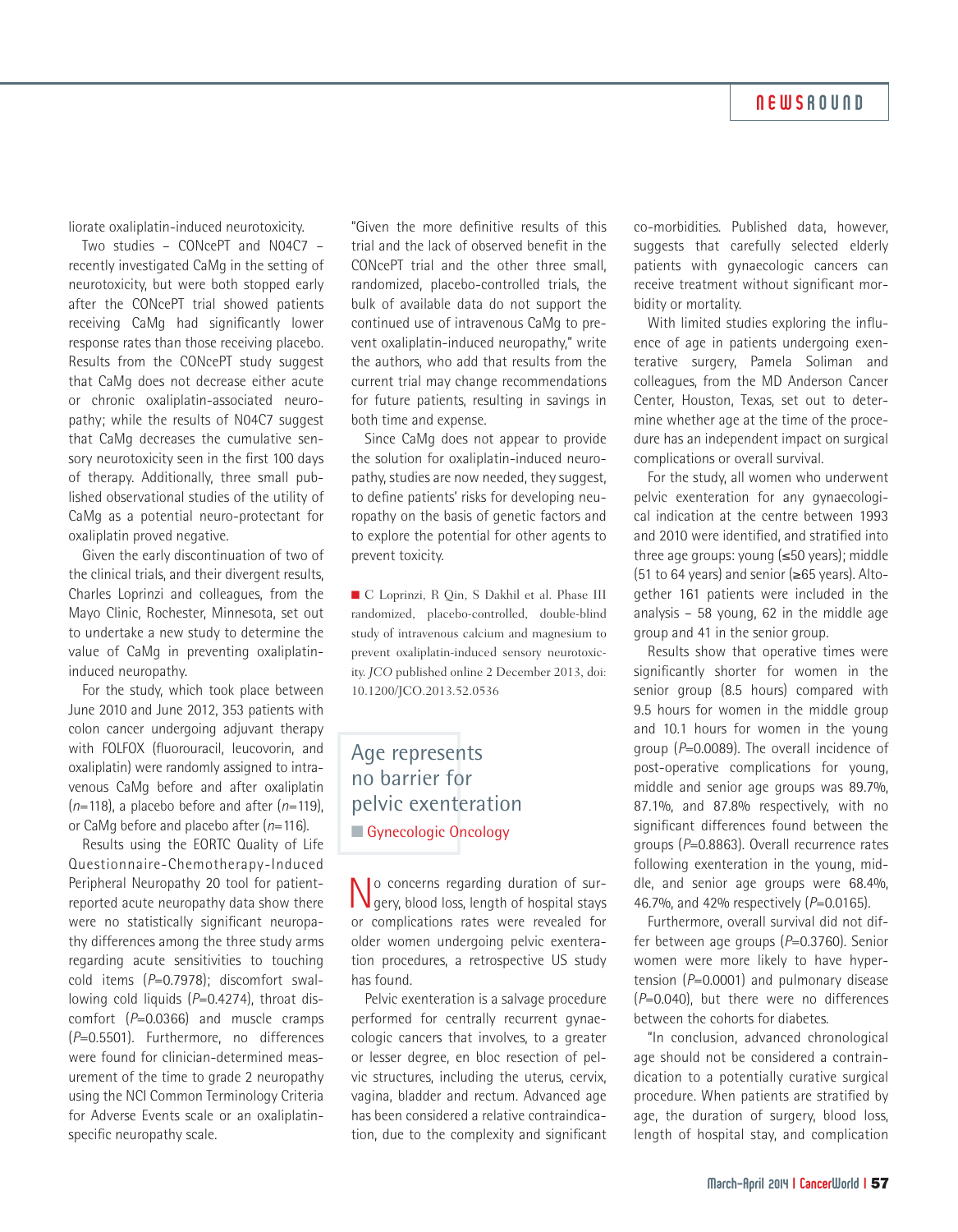rates do not increase with increasing age," write the authors.

The study indicates, they add, that pelvic exenteration can be offered to select patients without considerable increase in morbidity due to age alone. Several factors, write the authors, may contribute to higher recurrence rates in young patients, including tumour biology and selection bias.

n M Huang, D Iglesias, S Westin et al. Pelvic exenteration: Impact of age on surgical and oncologic outcomes. *Gynecol Oncol* January 2014, 132:114–118

### Rehabilitation programme improves urinary symptoms in prostate cancer **n** British Journal of Cancer

Multidisciplinary rehabilitation pro-grammes in prostate cancer patients following completion of radiotherapy improved urinary and hormonal symptoms, and quality of life, a Danish study has found.

Occurring in tandem with developments in locally advanced or high-risk prostate cancer treatment – where radiotherapy combined with androgen deprivation therapy (ADT) has increased 10-year survival rates from 60% to 70% – has been recognition of the need to evaluate the impact of treatment on overall quality of life. Clinical attention has focused on how the adverse effects of treatment, such as urinary irritative problems causing frequency, nocturia, urgency or urge incontinence, might be counteracted.

In the current study, Karin Dieperink and colleagues, from Odense University Hospital, Denmark, investigated a multidisciplinary rehabilitation programme comparing usual care against psychosocial support from nurses together with counselling in pelvic floor exercises to reduce urinary irritative problems.

After completion of chemotherapy 161 patients were randomly assigned 1:1 to the intervention group (*n*=79) or to the usual care control group (*n*=82).

Patients in the intervention group received two nursing counselling sessions and two sessions with a physical therapist. Physical therapy sessions evaluated the individual patient's need for increased pelvic floor muscle function and general physical activity, and if necessary patients were guided to use biofeedback visual presentations to strengthen their pelvic floors. The self-training home programme consisted of pelvic floor muscle exercises integrated in daily activities, for example, during driving the car, walking, or working in the garden.

The primary outcome was urinary irritative sum score, based on the Expanded Prostate Cancer Index Composite (EPIC-26) using four items regarding pain, bleeding, weak stream, or frequent urination. Secondary outcomes included quality of life arising from the Medical Outcome Study Short-Form-12 (SF-12).

Results show that, in comparison to controls, men in the intervention group demonstrated improvements in the urinary irritative sum score (*P*=0.011), urinary sum score (*P*=0.023), hormonal sum score (*P*=0.018) and SF-12 physical component summary (P=0.002). Furthermore, patients with more severe impairment gained most.

A sub analysis showed that improvements of the urinary sum score were most pronounced in patients living alone (*P*=0.021), that men with pre-intervention urinary scores indicating moderate to severe problems gained the most (*P*=0.034), and that pre-intervention urinary irritative sum scores below the study mean value of 68 points predicted a higher effect of intervention (*P*=0.031).

"Based on the results of this study, it can be recommended that patients treated with radiotherapy of the prostate may be offered

a combined nurse–physiotherapist intervention programme, especially patients with impairments within urinary irritative function," write the authors.

Timing, duration, and focus on the empowerment aspects of this intervention, write the authors, require further study.

■ K Dieperink, C Johansen, S Hansen et al. The effects of multidisciplinary rehabilitation: RePCa – a randomised study among primary prostate cancer patients. *Br J Cancer* 10 December 2013, 109:3005–13

# Residents trained to include relatives **n** British Journal of Cancer

Training programmes for medical residents that focus on including relatives in **Training programmes for medical resi**the breaking bad news (BBN) consultation improved the communications skills of participants, a Belgian study has found.

Relatives frequently accompany patients to BBN consultations in order to provide support or to serve as the patient's advocate. Their presence, however, often introduces a new level of complexity, since physicians need to deal with two people who have differing needs, knowledge, concerns, distress levels and expectations.

In the current study, Darius Razavi, from the Institut Jules Bordet, Brussels, and colleagues, explored the efficacy of training programmes designed to teach residents the communication skills needed to break bad news to both patients and their relatives.

The study residents, who had a mean age of 28 years, were randomly assigned to undergo a 40-hour dyadic (two way) or triadic (three way) communication skills training programme (*n*=48) or to be placed on a waiting list (*n*=47). The investigators utilised the Belgian Interuniversity Curriculum – Communication Skills Training (BIC-CST) consisting of a 17-hour commu